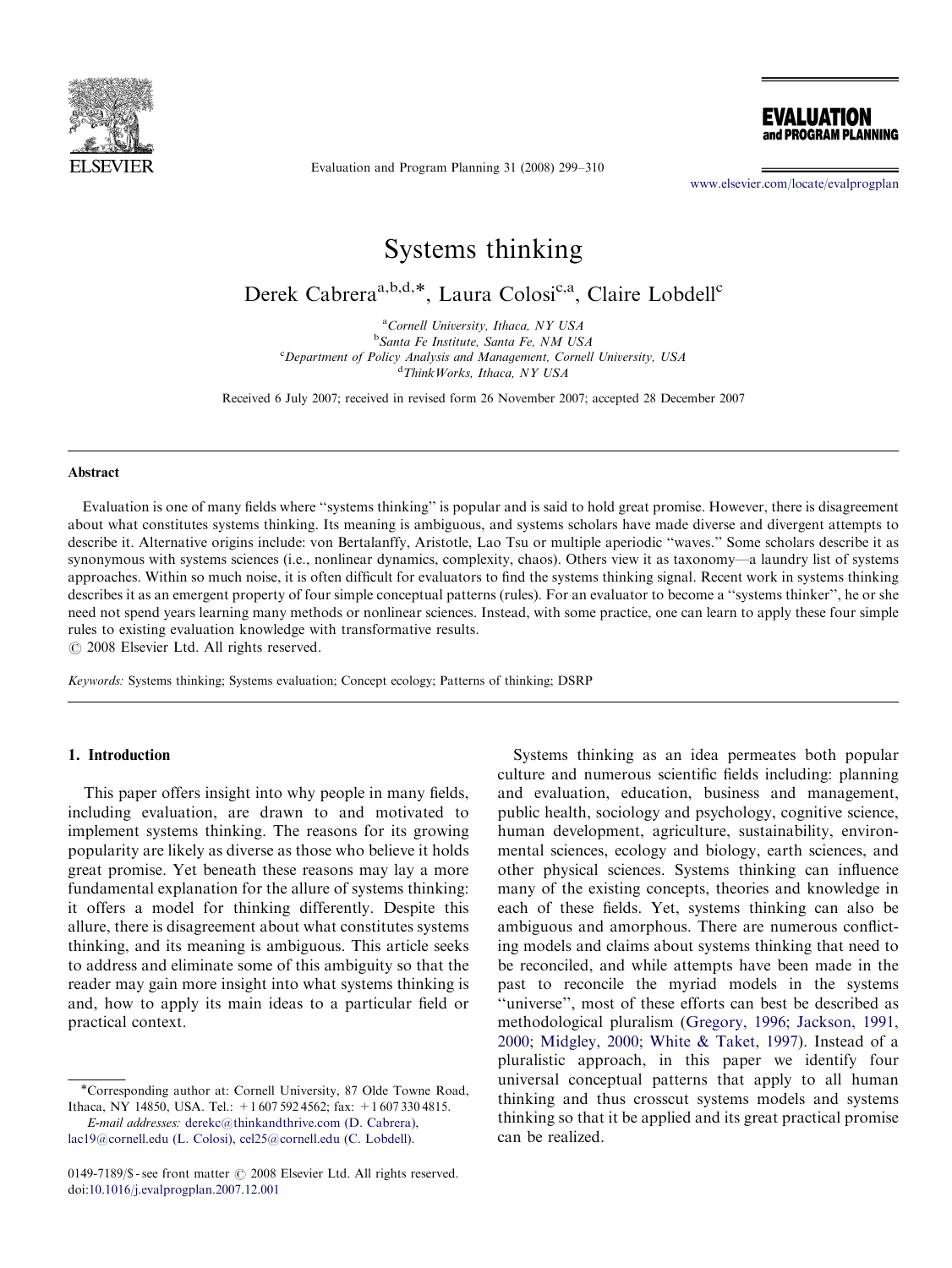### 2. Systems thinking in evaluation

The application of systems thinking concepts to evaluation theory and practice explicates two separate, important ideas: evaluation systems and evaluation of systems. The idea of systems as entities to be evaluated is nothing new in the evaluation field, nor is the idea of designing and implementing an evaluation system. Many concepts found in the systems thinking literature have already been presented in the evaluation literature, for example, paying attention to multiple perspectives of different stakeholders and evaluating a system from multiple levels of scale.

Attempts to wed the two fields have been made since at least the late 1980s. [Ulrich \(1988\)](#page-11-0) applied critical systems heuristics, a systems methodology, to policy analysis and evaluation. [Gregory and Jackson \(1992a, 1992b\)](#page-10-0) applied systems methods to four broad classes of evaluation methodologies in an attempt to better gauge when different evaluation techniques should be used. [Midgley \(1996\)](#page-10-0) surveyed the systems field and applied various systems methodologies to evaluation, and in 1998, Eoyang and Berkas wrote a paper, ''Evaluation in a Complex Adaptive System'' that was included in a larger volume on organizational complexity ([Eoyang & Berkas, 1998](#page-10-0)). In November 2003, the EVAL-SYS (Systems in Evaluation) listserv was formed, and, as of this writing, has 288 members ([The Evaluation Center, 2006\)](#page-11-0). Shortly thereafter, a ''Systems in Evaluation'' topical interest group (TIG) was established by the American Evaluation Association in February 2004. In addition, many of the sessions sponsored by this TIG at the 2006 AEA conference in Portland were standing-room-only. Finally, the book Systems concepts in evaluation: An expert anthology was released in November 2006 and provides an overview of the application of various systems approaches to evaluation ([Williams & Imam, 2006](#page-11-0)).

Movements of thought in systems thinking have also mirrored similar movements in evaluation. For example, ''boundary critique'', ''critical systems thinking'', and ''critical systems heuristics'' [\(Ulrich, 2005a, 2005b](#page-11-0)), read like evaluation methodologies and may be very applicable to evaluation contexts. At this, the evaluator should take heart. Systems thinking is not necessarily a matter of drawing an entirely new skill-set out of the intellectual ether; rather, it is a unique perspective that transforms the approach taken to evaluate any program, policy, or initiative.

#### 3. Popularity and promise of systems thinking

Many types of people are drawn to systems thinking, including practitioners in evaluation, public health, education, and business who attempt to implement systems thinking in their organizations, and scholars and researchers who study systems thinking. Each of these people faces different problems and is concerned about different issues,

Table 1 Comparison of web of science search results for ''Systems thinking'' and ''Critical thinking''

| Key word searched             | Systems thinking | Critical thinking |
|-------------------------------|------------------|-------------------|
| Number of hits                | 635              | 1659              |
| Number with key word in title | 270              | 830               |
| Types of materials            | 499 articles     | 1324 articles     |
|                               | 55 book reviews  | 111 book reviews  |
|                               | 46 editorials    | 84 editorials     |
|                               | 35 "other"       | $133$ "other"     |
| Date range of materials found | 1969-2007        | 1949-2006         |
| Diversity of authors          | 44 countries     | 49 countries      |
| Times cited                   | 2376             | 5979              |
| Average number of times cited | 3.74             | 3.60              |

but each is drawn to systems thinking because they perceive the need to change how they, or others think.

Changing the way we think does not automatically solve the various problems, issues, or crises we face. However, it does reframe how we think about what we view as a problem in the first place, and what solutions might look like. Even after a person's, group's or organization's thinking is changed, much hard work remains to solve their problems. Systems thinking alone will not solve these problems. Whether the problems are local (e.g., organizational management, life management, parenting) or global (e.g., global warming, food security, violence, terrorism, public health, and even sleep deprivation), it is the vigorous problem-solving efforts in each of these areas, informed by a systems thinking perspective, that will uncover a viable solution to the issue, problem, or crisis at hand.

The reasons for the popularity and promise of systems thinking are extensive. Examples of its popularity show both that systems thinking as a discipline holds great promise and that as such, there is an increasing need for a greater understanding of ''systems thinking'' as a construct. In December 2006, a search<sup>1</sup> for the term "systems" thinking'' on the Web of Science (ISI Web of Knowledge) database shows the extent of interest in systems thinking. Table 1 shows the breakdown of the results of this search and contrasts it with an identical search for the term ''critical thinking''.

In a similar analysis of scholarly publications, [Cabrera](#page-10-0) [\(2006\)](#page-10-0) found that in contrast to critical thinking, systems thinking is interdisciplinary and may act as a bridge between the physical, natural, and social sciences. Whereas 88% of the papers in which the term critical thinking appeared were in the social sciences, arts, and humanities literature, systems thinking appeared only 48% in the literature from those fields, with the remainder dispersed across the disciplinary spectrum from business, administration, finance, and economics, to engineering, computer science, and mathematics, to physics, astronomy, and planetary science. This interdisciplinary dispersal is

<sup>&</sup>lt;sup>1</sup>Sources from 1900 to present, English language sources only.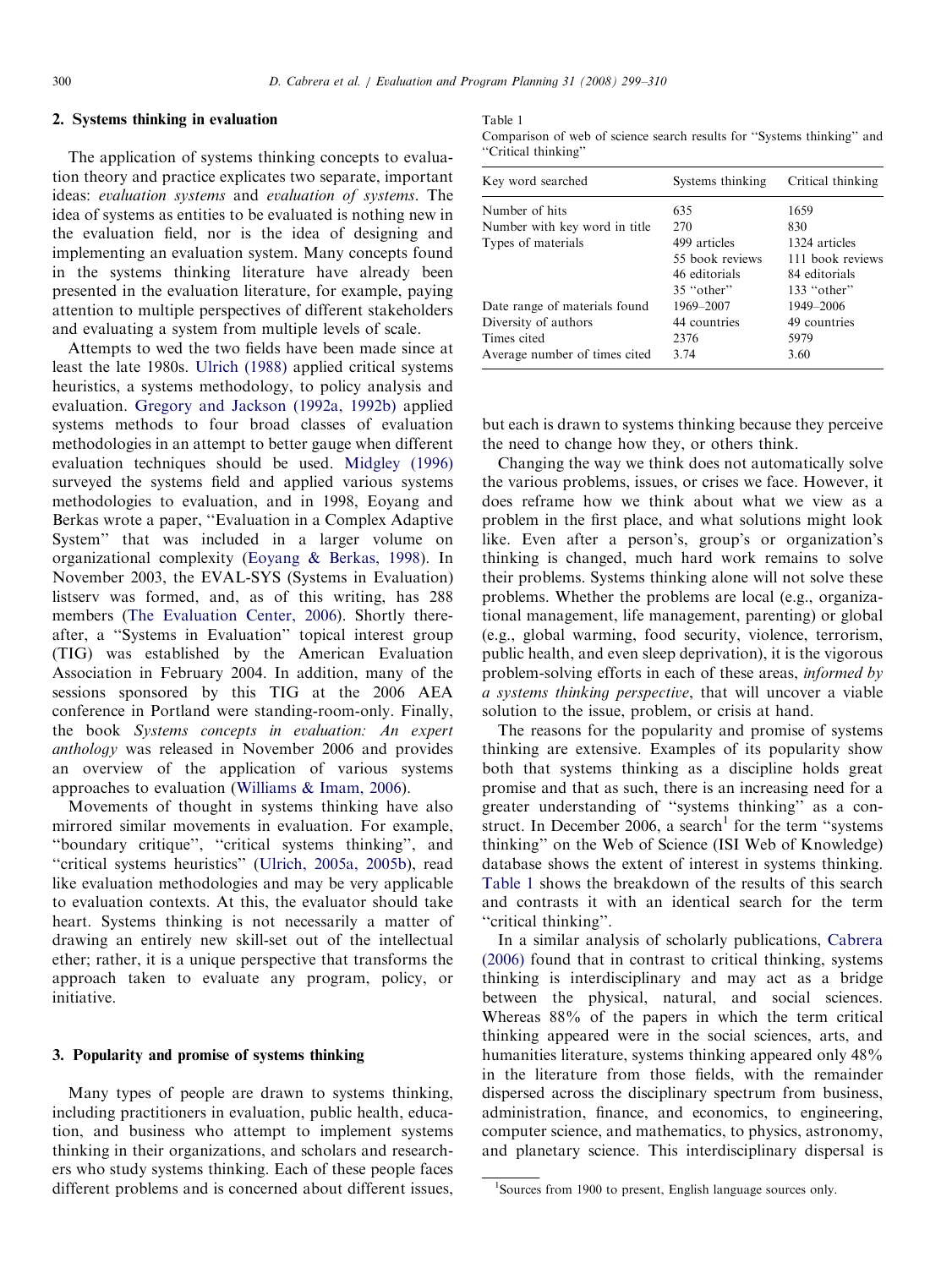increased when systems thinking is combined with its near cousin ''systems science''. Systems thinking may also act as a bridge between the academic, professional and lay communities, providing feedback between ''what we know about systems'' (e.g., systems sciences) and ''the conceptual patterns of how we think systemically'' (e.g., systems thinking) [\(Cabrera, 2006\)](#page-10-0). $<sup>2</sup>$ </sup>

In spite of its popularity, there is great ambiguity as to what constitutes systems thinking. For example, systems thinking is often thought of as synonymous with systems sciences, yet there are clear indications that they are not the same in practice. Both public and private organizations seek employees in leadership positions that have some expertise in systems thinking. Examples include frequent job postings for positions as diverse as the US Army War College Professor of Leadership Transformation ([Visiting](#page-11-0) [Professor of Leadership Transformation, 2006](#page-11-0)) to the President and CEO of the \$90 million Casey Family Foundation [\(President and CEO, 2006](#page-10-0)). It seems clear that these job descriptions are not seeking an individual with expertise in the systems sciences (i.e., nonlinear dynamics, complexity and chaos), but those individuals who possess a particular ability to think in systemic ways. It begs the question: if systems thinking is not the same as systems sciences, then what is it? What are the patterns of thought that are so desired at the Casey Family Foundation and the US Army War College, among others?

As one ventures into the tangled overgrowth of the systems thinking literature, it is helpful to remember that systems thinking has become increasingly popular because people believe it provides a new way to think about, or conceptualize the world around us, whether our issues rest within a local or global context. Interestingly, because the construct of systems thinking is unclear, people who view systems thinking as a kind of solution see its potential even while they do not yet entirely understand what it is. We suggest that this is true for many evaluators and their clients, funding agencies, program planners, field staff, and other stakeholders involved in the evaluation process.

There are many ways to think about systems thinking. Some scholars and evaluation practitioners view it as a specific methodology, such as system dynamics, while others believe it is a ''plurality of methods'' [\(Williams &](#page-11-0) [Imam, 2006](#page-11-0)). Others see systems thinking as systems science, while others see it as a general systems theory. Still others see systems thinking as a social movement. We propose that systems thinking is conceptual, because changing the way we think involves changing the way we conceptualize. That is, while systems thinking is informed by systems ideas, systems methods, systems theories, the systems sciences, and the systems movement, it is, in the end, different from each of these.

### 4. Thinking about systems

Commonly understood meanings of ''system'' generally refer to a ''complex whole of related parts''—whether it is biological (e.g. an ecosystem), structural (e.g. a railway system), organized ideas (e.g. the democratic system), or any other assemblage of components comprising a whole. As such, when one sees a system, one usually sees the whole first, and then its elemental parts [\(Fuenmayor,](#page-10-0) [1991](#page-10-0)); that is, our view of the system is content specific. In its broadest sense, everything is a system, and what makes something a system is dependent on how each person thinks about the system. Thinking about systems is an ad hoc, primarily informal process that each of us does on a daily basis.

In contrast, systems thinking is a more formal, abstract, and structured cognitive endeavor. While not all systems are complex, all thinking is complex, and as such, the process of thinking in a systemic way is complex. Systems thinking is also based on contextual patterns of organization rather than specific content. For example, systems thinking balances the focus between the whole and its parts, and takes multiple perspectives into account. Nobel laureate Richard [Feynman \(2006\)](#page-10-0) provides a famous example of the kind of contextual patterns to which we refer. It makes no difference that Feynman refers to specific content domains (i.e., chemistry, climatology, physics, cognition, etc.). What makes this famous quote an example of systems thinking is the way he transforms contextual patterns: he transgresses parts and wholes, takes new perspectives, forms new relationships, and makes new distinctions:

A poet once said, 'The whole universe is in a glass of wine.' We will probably never know in what sense he said that, for poets do not write to be understood. But it is true that if we look at a glass of wine closely enough we see the entire universe. There are the things of physics: the twisting liquid which evaporates depending on the wind and weather, the reflections in the glass, and our imagination adds the atoms. The glass is a distillation of the earth's rocks, and in its composition we see the secrets of the universe's age, and the evolution of the stars. What strange arrays of chemicals are in the wine? How did they come to be? There are the ferments, the enzymes, the substrates, and the products. There in wine is found the great generalization: all life is fermentation. Nobody can discover the chemistry of wine without discovering the cause of much disease. How vivid is the claret, pressing its existence into the consciousness that watches it! If in our small minds, for some convenience, we divide this glass of wine, this universe, into parts—physics, biology, geology, astronomy, psychology, and so on—remember that nature does not know it! So let us put it all back together, not forgetting ultimately what it is for. Let us give one more final pleasure: drink it and forget it all!

 $2$ The distinction between systems science and systems thinking was first made by [Checkland \(1981\)](#page-10-0) in his claim that systems thinking is thinking in terms of systems rather than being about actual systems; this distinction remains controversial in the systems science community today.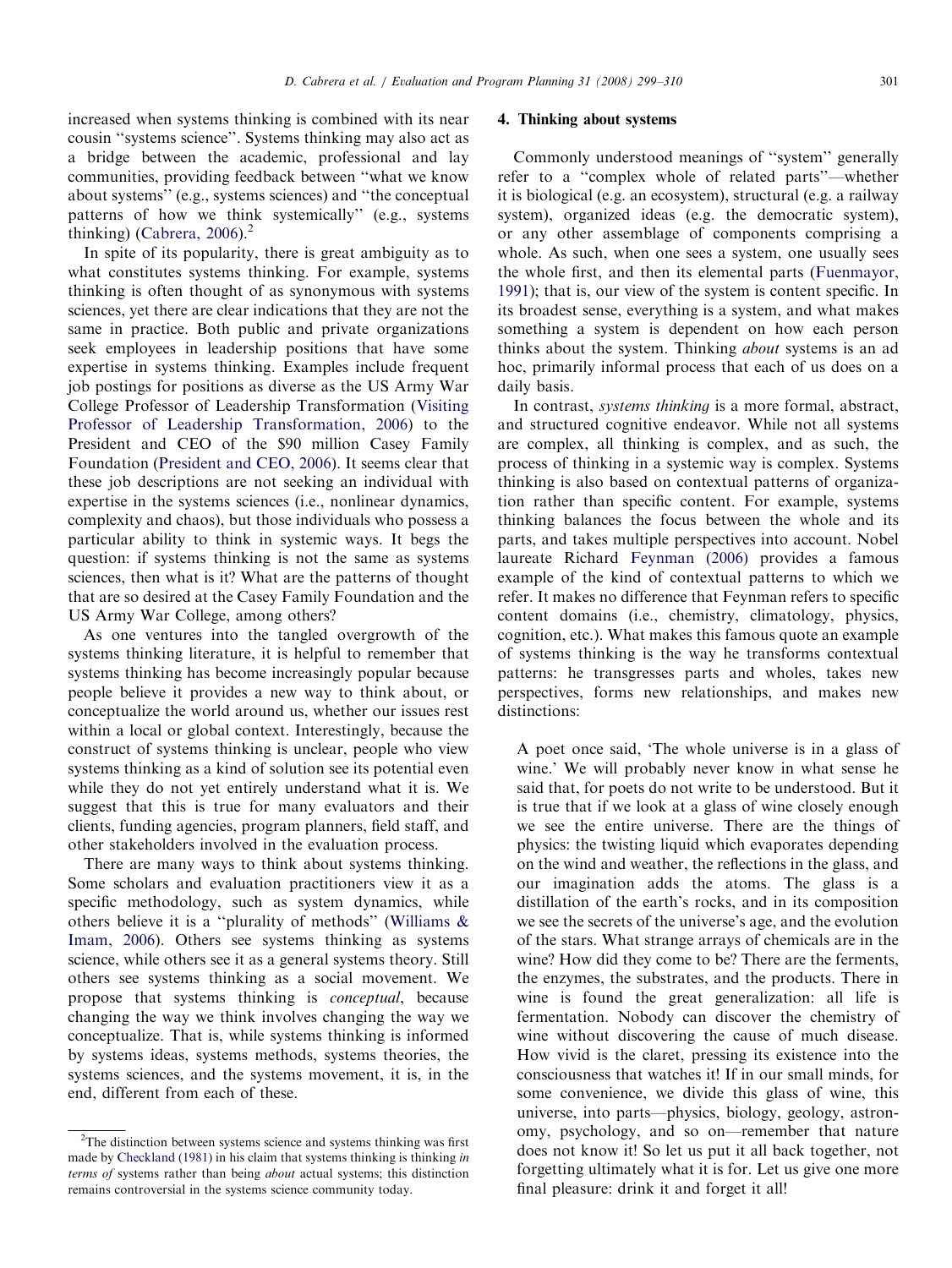In many ways, viewing an evaluand from a systems thinking perspective would likely reveal the same kind of elements Feynman sees in a glass of wine. For example, imagine an educational outreach curriculum designed to increase school age children's interest in science and ultimately their propensity to choose a career in the sciences. As evaluators, we typically begin our work with an examination of the content the program hopes to deliver to its participants, the outcomes desired, and a measurable way to assess progress towards those outcomes. One could argue that a more systemic approach (like Feynman's approach to wine) to evaluating any program would include: defining what the program is and is not; identifying the components (parts) of the program; and recognition of the relationships among the parts and between each part and the program as a whole. Note that each component of the program affects the delivery of content and achievement of outcomes. Further, many evaluators who advocate approaches that include multiple stakeholders in the evaluation process (e.g., participatory action research) do so because they recognize both the importance of taking multiple perspectives to better inform the evaluation design and to ensure that an evalautor has a comprehensive understanding of the program relative to all the people who comprise part of the system in which the program lives.

Ultimately, we would argue that much like Feynman's glass of wine, any evaluand can and should be viewed in the same way that transforms contextual patterns: as parts, wholes, and the relationships among them; as well as the relationships between the program and the larger, external forces with which it rests; distinctions must be made to set boundaries on the program's scope and thus, establish criteria as to what can be measured to make assessments; and finally, the ability to take varied perspectives enables evaluators to better understand the richness of both a program's content and the system of which it is a part.

# 5. A bounded universe

Systems thinking is often considered an unwieldy agglomeration of ideas from numerous intellectual traditions. The precise beginning of the field cannot be pinpointed, as the beginning is a matter of perspective. To many, the roots of systems thinking reach back to ancient Western and Eastern philosophers (and -phies) including Aristotle and Lao Tsu. To many others, the field and study of systems began in the early 20th century with either Alexander Bogdanov or Ludwig von Bertalanffy [\(Midgley, 2000, 2006](#page-10-0)). Debora Hammond has done an excellent job of tracing the 20th century history of these theories, and Gerald Midgley has divided them into three broad ''waves'' of systems thought (which, he and others point out, correspond to movements or waves of evaluation theory) ([Bawden, 2006](#page-10-0); [Hammond, 2003](#page-10-0); [Imam,](#page-10-0) [LaGoy,](#page-10-0) & [Williams, 2006;](#page-10-0) [Midgley, 2000, 2006\)](#page-10-0).

To put some workable limits on this mass of systems theories, we have chosen to define the systems thinking ''universe'' as all of the concepts contained in three broad and inclusive sources: the International Encyclopedia of Systems and Cybernetics by Charles Francois; Some Streams of Systemic Thought, a visual map of systems thinking compiled by Eric Schwarz and modified by the International Institute for General Systems Studies; and a four-volume set of the influential writings by systems thinkers, compiled by Gerald Midgley [\(Francois, 2004](#page-10-0); [General Systems Studies, Schwarz, & Durant, 2001](#page-10-0); [Midgley, 2003\)](#page-10-0).

François' encyclopedia is a two-volume set containing approximately 3800 entries, drawn from approximately 1200 cited works.

Schwarz, visual map contains about 1000 nodes, each representing a different idea, theory, or scholar, connected to the other ideas through a network of colors and connecting lines. Each node contains the name of the idea, and most contain the name of one or two key theorists, for example ''Systemic Selfness'', by Paul Ryan. The colors represent 12 broad groupings of systems concepts: general systems, cybernetics, physical sciences, mathematics, computers & informatics, biology & medicine, symbolic systems, social systems, ecology, philosophy, systems analysis, and engineering.

In contrast, Midgley's four-volume set contains 76 papers which he selected from a list of over 700 papers suggested by a panel of experts from across the systems movement. The volumes in this set are arranged thematically.

These three sources are not infinite, but they represent three attempts by respected systems theorists and historians to exhaustively describe the systems thinking universe. There is a large degree of overlap between the three, which, by the nature of their different formats, necessarily include or exclude varying degrees of detail.

#### 6. Patterns not taxonomies

By defining the ''systems universe'' one can then begin to think about what features are essential for membership and therefore arrive at a less ambiguous description of systems thinking. Though [Checkland \(1981\)](#page-10-0) and [Senge \(1990\)](#page-10-0), amongst others, have proposed influential systems thinking approaches that are more than taxonomies of methods, many scholars take a pluralistic approach and offer taxonomic lists of examples of systems methodologies. We propose that the question ''what is systems thinking?'' cannot be answered by a litany of examples of systems thoughts, methods, methodologies, approaches, theories, ideas, etc. Such a response is analogous to answering the biologist's question ''what is life?'' with a long list of kingdoms, phyla, classes, orders, families, genus and species. Taxonomy of the living does not provide an adequate theory of life. Likewise, taxonomy of systems ideas, even a pluralistic one, does not provide an adequate theory for systems thinking. In our attempt to move away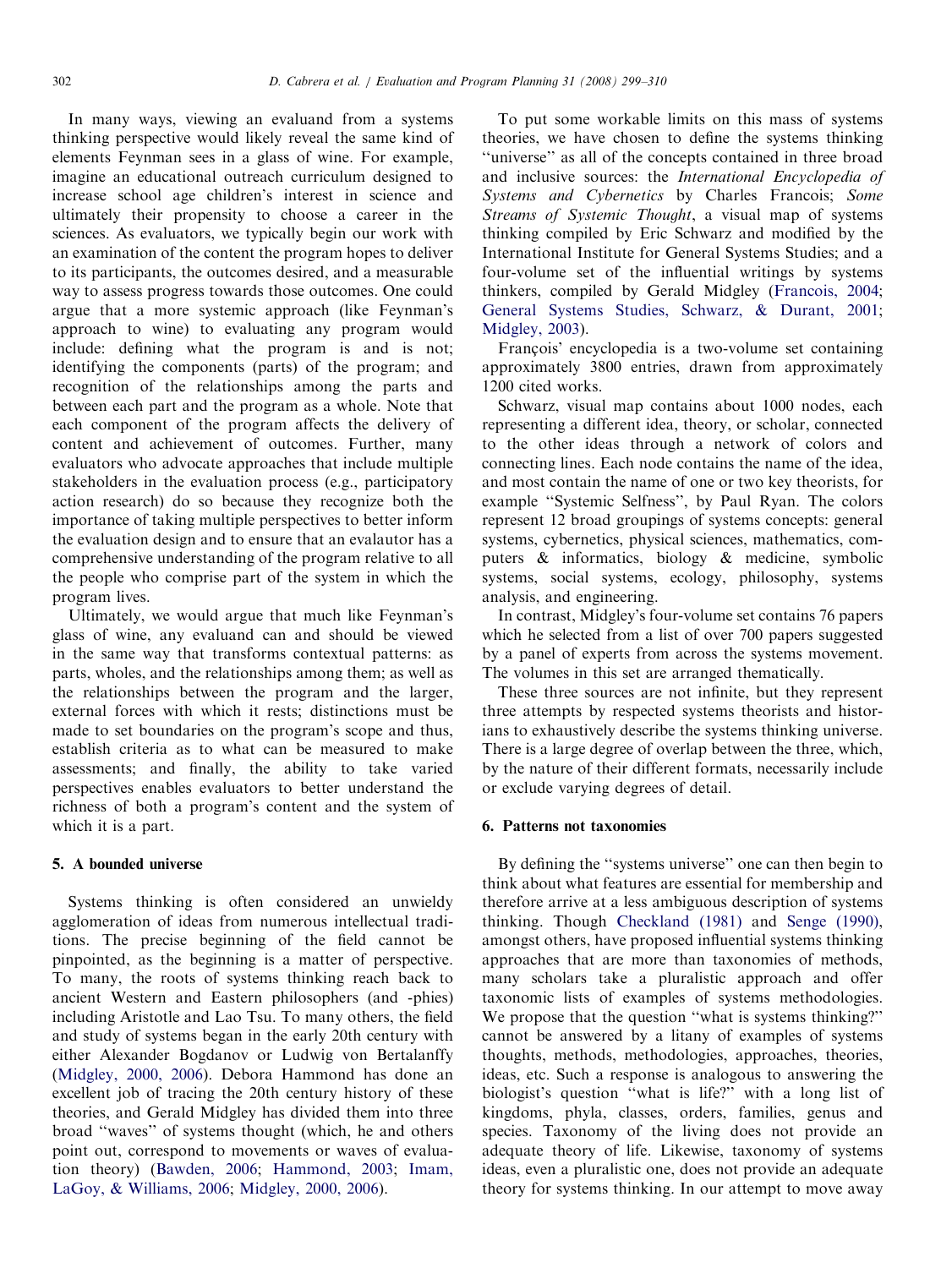from a taxonomic approach to defining systems thinking, we define the boundaries of the systems universe using the work of Midgley, François, and Schwarz. In the end, we believe that an adequate description of systems thinking will be a fundamental conceptual pattern, not a pluralistic taxonomy. Recognizing that systems thinking is: (a) patterned and (b) conceptual, is essential to understanding systems thinking, especially in light of the considerable diversity of propositions about it in the literature.

If understanding the fundamental patterns that connect the many instantiations of systems thinking in the systems universe is the central process to describing what systems thinking is, then it is equally informative to give some thought to the patterns that do not connect. That is especially true for those claims that are popular in the systems thinking literature, but can clearly be shown not to be essential to every instantiation in the Midgley–Francois–Schwarz systems universe. We have already mentioned a few of these patterns that do not connect: not all instantiations are methodological, systems science, etc. [Cabrera \(2006\)](#page-10-0) writes at length about these patterns that do not connect and includes some of the most common violators such as: systems thinking is the same as system dynamics; systems thinking is the same as any proprietary, insular field; systems thinking is holistic; and systems thinking is biological or ecological thinking. The reasons these claims do not apply across the Midgley–Francois–Schwarz universe are varied and deeper than can be covered herein. Suffice to say however, that understanding why these claims (which are made so often in the systems thinking literature) are not adequate descriptions of systems thinking is as revealing as understanding the patterns that connect.

Critical review of the theoretical and conceptual ideas underlying the systems thinking construct highlights several ambiguities that must be better understood and eventually resolved in order to properly implement systems thinking in practice. As practitioners are drawn to the hope and promise of systems thinking, their first objective is to identify it—that is, to understand what makes systems thinking different from other forms of thinking and to assess where the boundaries of the construct lie.

#### 7. Systems thinking is conceptual

Concept theorists in the cognitive sciences and philosophy have proposed several theories about the nature of concepts including: classical, prototype, theory–theory, neo-classical, and conceptual atomism [\(Laurence & Mar](#page-10-0)[golis, 1999\)](#page-10-0). Each of these competing theories is weakened in some way or another by problems<sup>3</sup> such as: compositionality, reference determination, categorization and stability.

This article draws on an alternative concept theory comprised of four component rules or patterns: Distinctions, Systems, Relationships, and Perspectives (DSRP) ([Cabrera, 2006](#page-10-0)). DSRP provides the mechanism for a view of concepts as dynamic, patterned, evolving, adaptive, and complex. From this complex view, even a single concept can be thought of as a robust, complex system. Complex adaptive systems (CAS) are systems in which the individual behavior of agents following simple local rules, leads to complex and emergent properties. Nobel laureate Murray Gell–Mann (1995/1996) describes the relationship between simple rules and complexity:

What is most exciting about our work is that it illuminates the chain of connections between, on the one hand, the simple underlying laws that govern the behavior of all matter in the universe and, on the other hand, the complex fabric that we see around us, exhibiting diversity, individuality, and evolution. The interplay between simplicity and complexity is the heart of our subject. It is interesting to note, therefore, that the two words are related. The Indo-European root \*plek—gives rise to the Latin verb plicare, to fold, which yields simplex, literally once folded, from which our English word ''simple'' derives. But \*plek-likewise gives the Latin past participle plexus, braided or entwined, from which is derived complexus, literally braided together, responsible for the English word ''complex.'' The Greek equivalent to *plexus* is  $\pi \lambda \varepsilon \kappa \tau o \varsigma$  (*plektos*), yielding the mathematical term ''symplectic,'' which also has the literal meaning braided together, but comes to English from Greek rather than Latin.

Complex adaptive conceptual systems (CACS) is a term invented by the authors to describe a new approach to concepts. CACS explore the pattern of relations between concepts and their environment.

The system of any individual concept, or that concept's "ecology", is made up of content and context, where content is defined as the set of symbolic or informational variables in a conceptual space. Alfred [Korzybski \(1933\),](#page-10-0) who developed the theory of general semantics, explained that the ''map is not the territory''. A concept is not merely its content (i.e., symbol-labels such as ''dog'' or ''terrorist'' or the image-symbol " $\sim$ "), but is a function of the context it is in. Any given concept is a function of its interrelationships and organization with other concepts in the conceptual space.

Context is a set of processing rules for content; the resulting pattern of interaction yields concepts. This is evident in the underlying contextual patterns in Richard Feynman's thinking above; the contextual patterns, not the specific content, are what we recognize as being uniquely systemic. This treatment is similar to Guilford's original framework for divergent thinking, a key concept in creativity research. [Baer and Kaufman \(2006\)](#page-10-0) explain that Guilford's divergent thinking was an ''attempt to organize all of human cognition along three dimensions''. Guilford's

<sup>&</sup>lt;sup>3</sup>[Laurence and Margolis \(1999\)](#page-10-0) provide a thorough review in their edited volume covering such theories and problems in greater depth.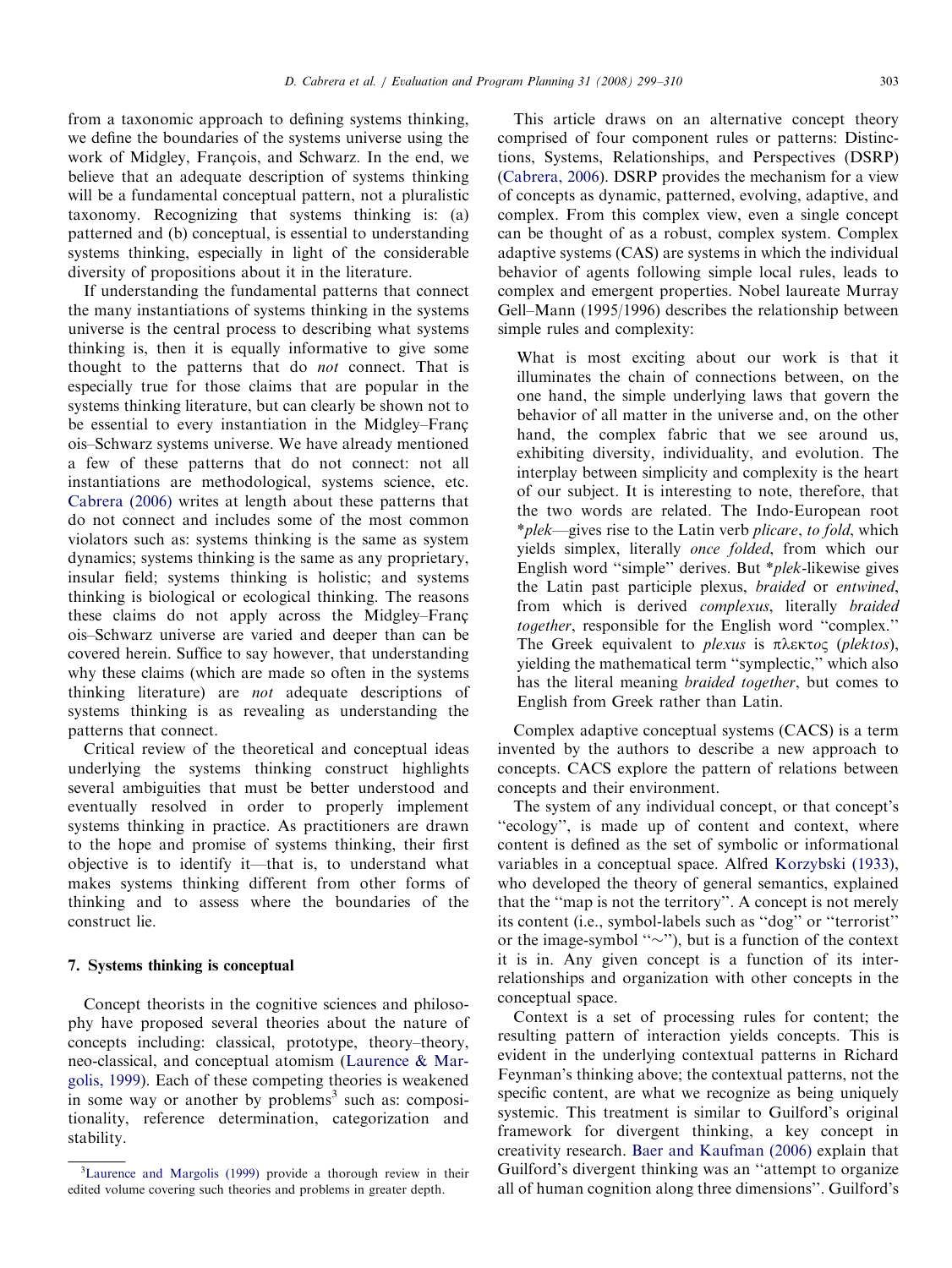three dimensions include thought processes, content, and the products of the interactions between process and content. A whole mess of these conceptual patterns is referred to as a ''CACS''—a pattern of content (symbolic variables) and context (processing rules). As a formal set of processing rules, DSRP offers a mechanism for the pattern of interactions among content and context that result in concepts. It is important to note that while not all systems are complex, systems thinking, because it is based in thinking, is both complex and conceptual.

# 8. Four fundamental patterns that connect the systems universe

What follows is a concise explanation of the four rules of conceptualization: Distinction, System, Relationship, and Perspective. Each of the four rules contains an interaction between two elements as shown in Table 2. It is shown that the existence and nature of concepts necessitates these dynamical rules, and that these rules are also sufficient to describe conceptual dynamics. It should be noted that theoretical, empirical, and practical examples exist for each of the individual patterns of D, S, R, and P and that this work is often transdisciplinary (occurring across different fields). The reader may refer to the inventory of such works relating to each pattern in Appendix A as references, but future work should include evaluative and integrative reviews of this literature.

In cognitive systems such as the human mind, ideas are constantly evolving. Concepts are not static; they simultaneously adapt in response to other concepts, link together with them, conflict with them, or coexist. How might this occur? As is often the case, the essence of the objects in question (concepts) determines the rules by which they behave. Consider a simple conceptual system consisting of a concept A. Concepts exist only in context with other concepts. For instance, my concept of DOG exists in the context of ANIMAL and FURRY and THING, etc. In general, any concept A has identity only in contrast to some other concept from which it can be distinguished (for instance, there must at least be a concept of ''not A'' or "other than A").

Table 2 DSRP rule-set

| Concepts<br>$(content + context)$                             |                                                                                                                                                                                                                                                                                                                                                                                                            |
|---------------------------------------------------------------|------------------------------------------------------------------------------------------------------------------------------------------------------------------------------------------------------------------------------------------------------------------------------------------------------------------------------------------------------------------------------------------------------------|
| Content<br>$(\forall$ informational or<br>symbolic variables) | Context<br>( <i>processing rules</i> / <i>patterns</i> )                                                                                                                                                                                                                                                                                                                                                   |
|                                                               | $(D)(S)(R)(P) \Rightarrow \{DSRP\}$<br>Distinction (D) $\Leftrightarrow$ { <i>identity</i> ( <i>i</i> ) $\Leftrightarrow$ <i>other</i> ( <i>o</i> )}<br>System $(S) \Leftrightarrow$ { <i>part (p)</i> $\Leftrightarrow$ <i>whole (w)</i> }<br>Relationship (R) $\Leftrightarrow$ {cause (c) $\Leftrightarrow$ effect (e)}<br>Perspective (P) $\Leftrightarrow$ {subject (s) $\Leftrightarrow$ object (o)} |

This interplay of "A" and "not A" is the essence of distinction making: in order to make a **distinction**, one must establish an identity and exclude the other. Previous work in the systems literature reinforces the importance of drawing distinctions. For example, [Von Foerster \(1984\)](#page-11-0) offered the idea that a concept has meaning only in its relationships with other concepts, and [Bateson \(1970\)](#page-10-0) emphasized the significance of ''difference'', which is directly related to ''distinction''. In addition, [Fuenmayor](#page-10-0) [\(1991\)](#page-10-0) recognized the importance of distinction in its relationship with an opposing concept. Finally, [Midgley](#page-10-0) [\(2000\)](#page-10-0) and [Mingers \(2006\)](#page-10-0) refer to [Spencer Brown's \(1969\)](#page-11-0) work, indicating that distinction is more than the concept of a number in mathematics.

All distinction making involves a boundary that differentiates between what/who is in and what is outside the set boundary, between internalities and externalities. As an example of the universality of distinction making, consider one of the most common distinctions we make: the act of giving something a name. When we describe something by name, we are creating a boundary between that named thing and everything that it is not, thereby highlighting or valuing certain patterns over others. So, the existence of concept A necessitates the existence of some other concept, which will be called B.

Consequently, A also necessitates the distinction between A and B. The interrelation of concepts may also be thought of in terms of a general notion of affect and effect, where "affect" refers to the action taken by an agent and "effect" refers to the result of that action on or to another entity. For instance, in the case of distinctions, A affects B to be distinct from A, and B affects A to be distinct from B, etc. Thus, a distinction is comprised of the two concepts in question and four relations or two interrelations: the affect of A's identity, the effect of A's identity on B (i.e., if A is an ''identity'', B is an ''other''), the affect of B's identity and the effect of B's identity on A. This does not imply that A affects B in the sense that A ''causes'' B to exist or vice versa, but that A affects an A-like-effect on B and vice versa. Think of this interaction as the effect your boss might have on you in a meeting. Your boss (or wife, siblings, colleagues) does not *cause* your identity, but can shape it in a particular context. Just as our identity and behavior is often a function of the people and context in which we are situated, $4$  the same is true for concepts.

If there is a distinction between A and B, there must be some concept of relationship between them, namely at least that relation of being distinct from one another. The relation of being distinct is dependent on the more general relationship rule. That is, relations are comprised of two relations and four interrelations: the affect of relation from A to B and from B to A and the effect of relation on B from A and on A from B. Making relationships between otherwise different concepts increases connectivity and

<sup>&</sup>lt;sup>4</sup>[\(Davis-Blake](#page-10-0) [& Pfeffer, 1989;](#page-10-0) [Granovetter, 1985](#page-10-0); [Ridgeway](#page-10-0) [& Correll,](#page-10-0) [2004;](#page-10-0) [Smith-Lovin & McPherson, 1992](#page-11-0); [Tsui & Oreilly, 1989](#page-11-0)).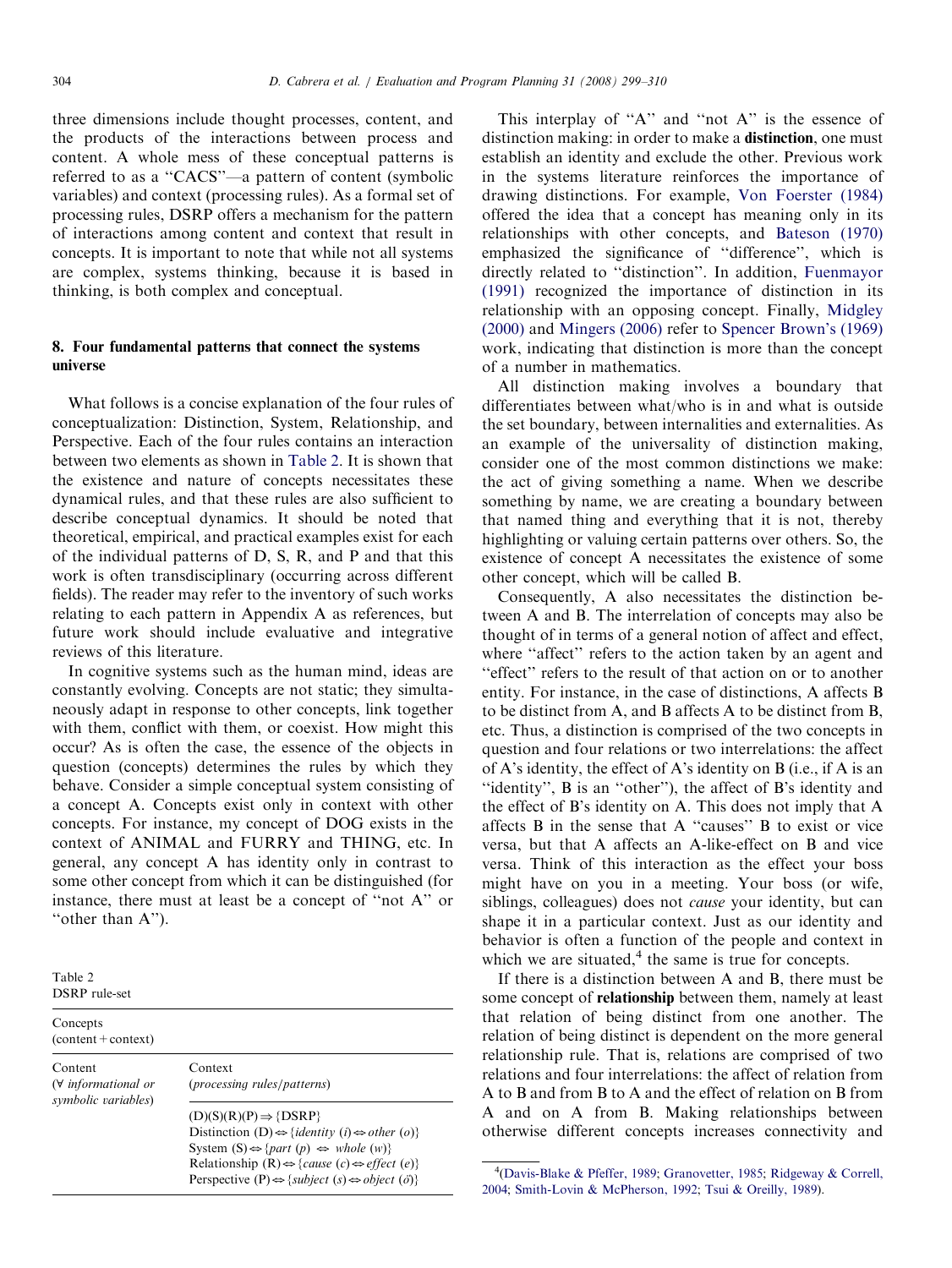expands the within-group distinction; realizing the degree to which we are interconnected makes the lines between in/out group increasingly fuzzy and eventually redrawn. Relationship-making forces our conceptual systems to expand and become more interconnected and fuzzier, but over time as these relationships mutually reinforce each other, concepts can also crystallize or become more concrete.

Any collection of related concepts can naturally be viewed as a system, since the simplest definition of a system is a whole made up of two or more related parts. So A necessitates a system which can be expressed as the collection of concepts and the two, two-way relations between them: the affect of system membership from A, the effect of system membership on B, the affect of membership from B and the effect of membership on A. Note also that in addition to parts A and B, the relationships between them are also considered ''parts'' of the system. Here, membership can be entire or partial, in the sense that A may be contained in B, B may be contained in A, A and B may be effectively disjoint, or sub-concepts of A may be contained in B and vice versa (partial membership). To visualize this, think of a traditional Venn diagram of overlapping circles. If one circle represented A and the other B, the places where they crossed would be where A is contained in B, or vice versa. Of course, at any given time, concept A fully contains A, but the constitution of A will almost certainly change over time given that systems are constantly in flux. We may take a ''snapshot'' of a system at an instant, but a moment later the system will likely be different.

Furthermore, any concept naturally carries with it a perspective or frame of reference, for instance A from the perspective of B, or vice versa. This conceptual perspective taking is akin to viewing one concept from the point of view of another, and therefore necessitates a subjective viewer (subject) and an objective view (object)—a subject–object relationship. Each concept has a unique identity, but can also take a point of view on its environment. This point of view is attributional and it always has a human ''root'' perspective. That is, any one concept (subject) cannot literally ''see'' another's point of view, but instead interprets and attributes a particular perspective to the other (object). Therefore, reorienting a system of concepts by deciding the focal point from which attribution occurs is a central function of all conceptual systems. By attributing a conceptual state to a conceptual point in the system, a view of the other objects in the system can be established (e.g., a point of view).

This ''perspective taking'' or ''conceptual attribution'' can have a catalytic effect on the conceptual system as a whole, causing a cascade of interconnections and reorientations. Perspective has the potential to instantly transform whole systems, rearrange distinctions, and cause relationships to appear or disappear. Perspective can similarly be characterized by the relevant concepts and the four causal interrelations: the affect of subject or observer from A, the effect of object or observed on B, etc. This can be most easily demonstrated by bringing a third concept C into the mix; the BC system can be viewed from A's perspective as A(BC), or alternatively AC can be viewed from B as B(AC), etc.

This conceptual perspective taking—attributing a perspective to a concept rather than an individual—is an essential aspect of human thought processes, creativity, innovation and problem solving. It is the conceptual equivalent to attribution of mind theories in cognitive psychology. Also, perspectives may be regarded as distinctions between the viewer and the viewed, or as systems of viewpoint (frames of reference). One might take the perspective of an individual or of a group of individuals or of a single concept. Of course, when one takes another's perspective, one is not actually seeing the other's perspective but instead is making a conceptual attribution of one's concept of the other ([Gregory, 1992](#page-10-0); [Midgley, 2000\)](#page-10-0).

The nature of any concept necessitates the existence of distinctions, relationships, systems and perspective taking. Each of these four rules is a special kind of relation between two elements: identity–other for distinctions, affect–effect for relationships, part–whole for systems, and subject–object for perspectives.

Furthermore, each of these rules and elements is itself a concept, to which the DSRP rules apply. For instance, a relation R may be viewed as a concept, which is distinguished from another concept (such as A and B, or some other relation  $R'$ ). A relation may also be viewed as a system or part of many systems, or one can view a conceptual system from the perspective of R. The same analysis can be applied to a system: a system can be thought of as, for instance, a relation between other systems (for instance the system of ''science education'' might be regarded as a relation between the systems of ''curricula'' and ''educational outreach'').

## 9. An example of DSRP in practice

A practical description may offer insight into the utility of DSRP generally, and specifically to the field of evaluation. The Santa Fe Institute's Complex Systems Summer School (CSSS) provides a framework for scientists to learn from each other, benefit from methods and techniques pioneered in diverse fields of study of complexity at SFI, and exposes the next generation of scientists to interdisciplinary approaches that might enhance their future success as scientists. When this program sought out evaluation consultation, the authors applied DSRP elements to what would be typically thought of as traditional evaluation practice. It is important to note that an evaluation approach that incorporates our proposed notion of ''systems thinking'' (informed by DSRP) does not require a new set of evaluation tools for an evaluator, but rather a shift in their thinking to re-frame components essential to any evaluation.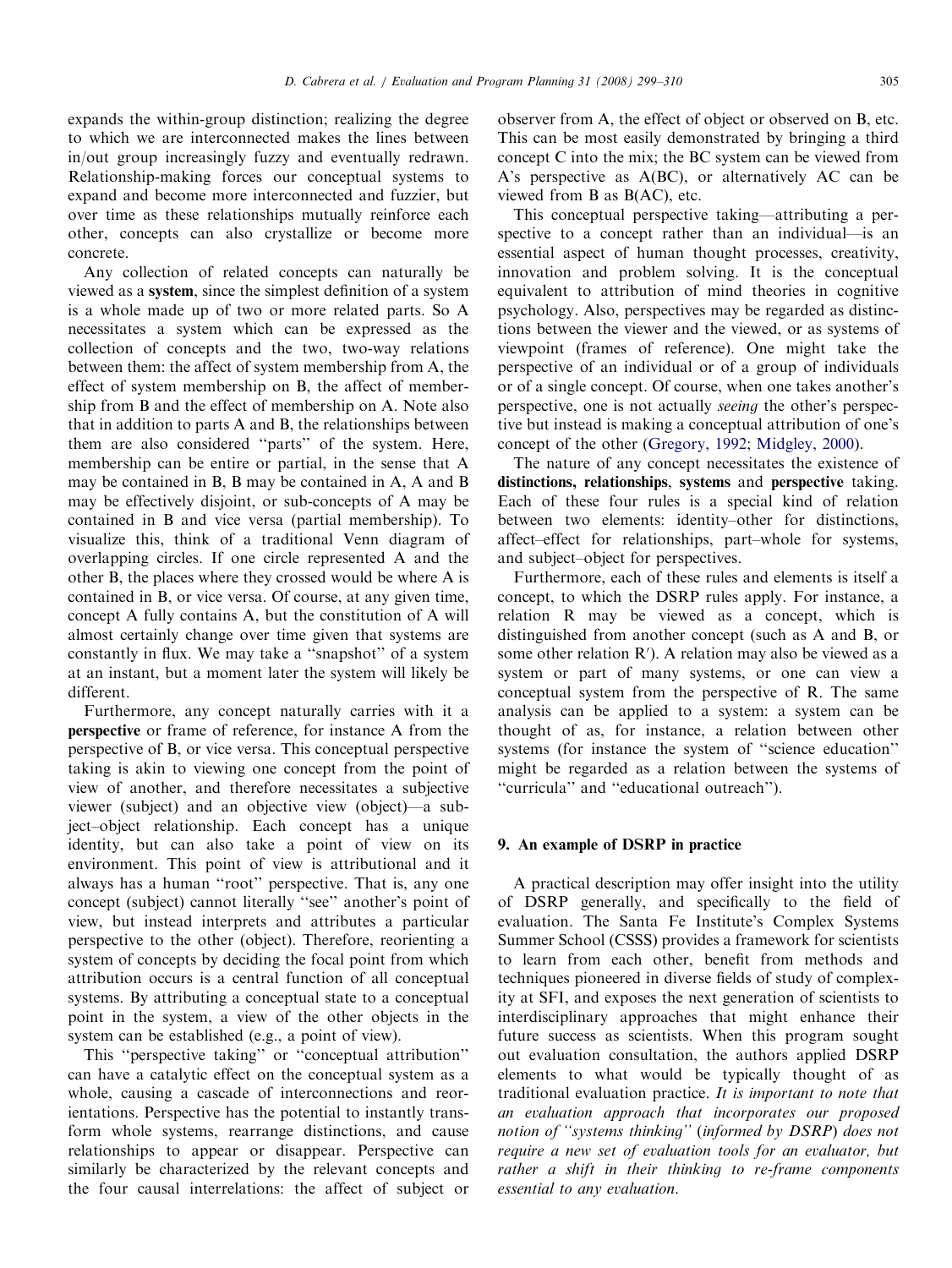The ideas of DSRP are all very useful to any evaluation. Many evaluators begin the dialogue with a client by setting boundaries on the program, policy, or initiative they are working with by determining what the program is and is not. In other words, in order to evaluate any program, we must know what it actually consists of. This often includes not only the ''who, what, where, and when'' of a program, but more importantly, the larger context in which an evaluand is situated (otherwise known as ''the bigger picture''). While this may sound obvious to most of us, it is clear that setting boundaries on the program itself is a much-needed step to designing an effective evaluation. It is also often that case that the staff or managers of a given program lack a full understanding of their program, and at times, either overstate or underestimate its scope. This common problem can be resolved by a dialogue guided by the need to draw distinctions, and thus, determine what a program is and is not.

After the program is defined, it is important to look at the program in a larger context—or more specifically—the system of which it is a part. In our work with SFI, it was evident that the CSSS program was both a self-contained program and a part of a larger whole—the Santa Fe Institute. The system itself is also a distinction that has an identity and interacts with things other than it. The CSSS program relies on external phenomena to function (as does SFI). First, the program must have institutional support from the Santa Fe Institute. Second, it relies on faculty involvement to teach for the program. Third, it must have a reasonably predictable audience of students to remain stable and thus, be delivered annually. So, while an evaluator may typically zero in on the specific program of interest, a more systemic approach to evaluation explores the impact of system membership on the program's specific content, organizational contribution, and impact on its target population.

Another common component of evaluation is the distillation of program activities and outcomes and the relationship between them. Some evaluators utilize tools such as logic models, or ''causal pathway models'' to do this. These models are useful when focusing on program content only, but programs do not exist in vacuums. As a result, we believe that an evaluation is strengthened by not only examining the relationships between activities and outcomes, but the relationships (affect and effect) between and among all of the components of the program and its larger context or system.

It is important to recognize that drawing distinctions involves a perspective, and each distinction can also be attributed a unique perspective. Not all perspectives are from an observer outside of a system looking in. In fact, many perspectives involve sentient beings taking attributional perspectives of non-sentient concepts. So, one might conceptualize the CSSS program from the point of view of the Santa Fe Institute, the topic of inter-disciplinarity, the scientific community, ideas of complexity science, or students in the program. It is not always necessary to

anthropomorphize these perspectives. That is, one can view the system from multiple perspectives to see or sense things that a human cannot. At each step along the way, we make choices about what to recognize, about what to include and exclude and from which perspective to view a given system. There are various distinctions, inter-relationships, organizations of parts and wholes, and perspectives, and some of these are visible to the naked eye and some invisible. But there are many more that are invisible to the ''mind's eye'', limited by one's knowledge of the topic, program, or area of study itself. Or, humans may purposefully limit themselves to avoid intellectual gridlock and as a matter of pure functionality. It is not practical nor is it feasible to take every thing into account. This is true for most endeavors and certainly holds true for evaluators who are familiar with the many tradeoffs made (to either fit an evaluation budget, or satisfy a funder, etc.) in the course of an evaluation. These boundaries are drawn constantly out of necessity, and are done so many more times than are conscious to us.

## 10. Conclusion

All of the rules of DSRP are interdependent and simultaneously implemented by each concept. At a micro-level it is important to note that an instantiation of: D requires instantiations of SRP; S requires instantiations of DRP; R requires instantiations of DSP; and P requires instantiations of DSR. So, it can be said that each rule is dependent upon the other rules, that: D is dependent on SRP; S is dependent on DRP; R is dependent on DRP; and P is dependent on DSR. These micro-interactions occur on every concept at every step in time. At a macroscale, DSRP operates on complexes of content (A, B, AB, etc.). Concepts (content and context) exist in a space of concepts and interact with each other. Each concept is comprised of a system of sub-concepts, all of which are implementing DSRP rules. Concepts interact with each other via the DSRP rules, i.e. forming distinctions, relations, etc., as their sub-concepts interact. The subconcepts also have sub-concepts, which overlap with other sub-concepts, all of which are simultaneously implementing DSRP. At each step and at each point in the concept ecology, DSRP operates simultaneously. The number of such associations (sub-concepts and DSRP implementations) is so large that it can be taken to be effectively infinite, yielding an essentially scale-free DSRP network (meaning that DSRP is a sort of fractal algorithm).

It is important to note that the DSRP rules are used to elucidate patterns that underlie all thoughts; in essence, to identify deeper levels of understanding by recognizing patterns in what one already knows or by ''blindly'' (algorithmically) creating new knowledge by simple alterations of contextual pattern. We suggest that because systems thinking is a pattern of thought, it can apply to any existing body of knowledge. This may appear to be an ambitious claim; however, we contend that systems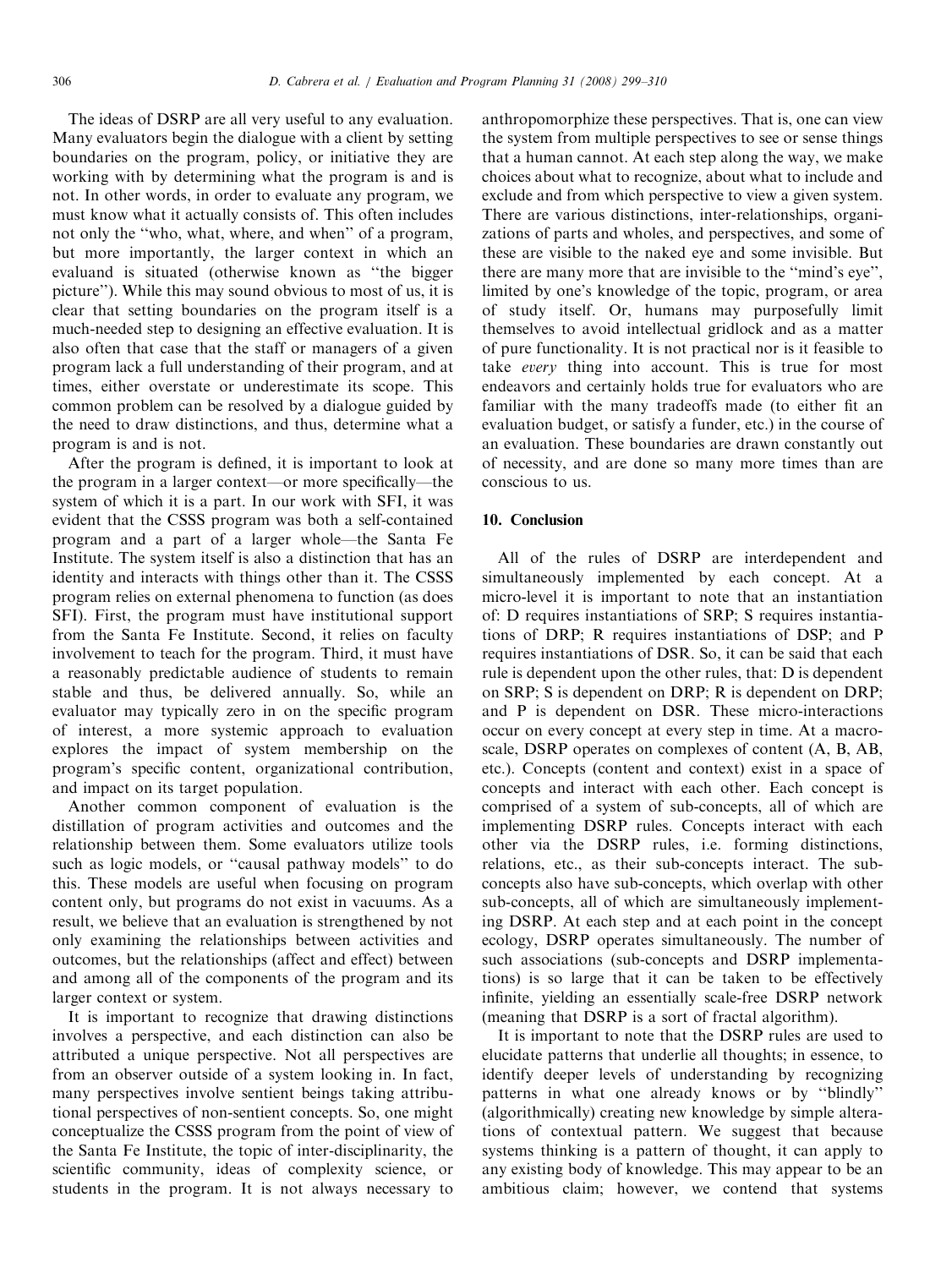

empirical casual explanation (ece)

Fig. 1.

thinking is simply a way of reframing one's thinking in a domain, accomplished by a reconstruction of systems thinking based on the elements of DSRP, allowing for a universal approach to manipulation of concepts relevant to all thinking in both professional practice and intellectual disciplines. Note also that many systems methodologies and methods have been developed over the years, and they can be drawn upon in support of DSRP ([Midgley, 2003\)](#page-10-0).

Systems thinking is not the same as a pluralistic taxonomy of systems thoughts. It is the underlying conceptual pattern that connects all instantiations of systems thoughts.

Systems thinking is not content specific and is therefore not disciplinary in scope. It is a pattern of thinking that formally alters context and therefore transforms the meaning of any kind of content (i.e., subject matter).

Systems thinking is not the same as systems science(s). Each of us already thinks about systems. To become a systems thinker, one need not spend many years learning new methods or scientific content knowledge such as complexity, chaos, or nonlinear dynamics. Instead, we propose that systems thinking can be readily learned and can be formally, explicitly, even algorithmically applied.

Not all systems are complex, but all systems thinking is complex because thinking is, by definition, a complex system. It follows then that the ''emergent property'' that we perceive as systems thinking is based on remarkably simple rules (i.e., DSRP). Therefore, systems thinking is not something one does, but something one gets as a result of applying simple rules based on patterns of thinking.

To become a systems thinker, one need only to understand and apply these four conceptual patterns: draw distinctions between an identity and a non-identity; recognize the bi-directional properties (affect and effect) of relationships; organize parts and wholes into alternative nested systems; and take new perspectives by transforming one's point-and-view. Although we are always making distinctions, interrelating, organizing systems, and taking perspectives, this does not mean that explicit and formal practice in these thinking skills is not important. Indeed, it is precisely because we are using these schema implicitly that we must recognize their usage explicitly. For example, we will draw a distinction between what something is and is not (i.e., terrorism), but if we are unaware that these boundaries are dynamic and related to the systems and perspectives we recognize as important, then we will be unaware of our own biases. To make these patterns explicit is to know how one thinks and therefore how one might alter this thinking to avoid bias, to be more compassionate, more creative, or to better understand the structure of one's own thoughts. This all bodes well for practitioners in evaluation who want to apply systems thinking to their daily work because systems thinking is easily learned, applicable to the existing knowledge base of evaluation and will lead to transformative results for any endeavor (Fig. 1).

## Acknowledgements

This material is partially based upon work supported by the National Science Foundation under Grant no. EREC-0535492, and by the NSF Integrative Graduate Education and Research Training (IGERT) program. Any opinions, findings, and conclusions or recommendations expressed in this material are those of the authors and do not necessarily reflect the views of the National Science Foundation.

#### Appendix A. Additional references for DSRP rules

## Distinction rule

Clark, T. (1994). National boundaries, border zones, and marketing strategy: A conceptual framework and theoretical model of secondary boundary effects. Journal of Marketing, 58(3), 67–80.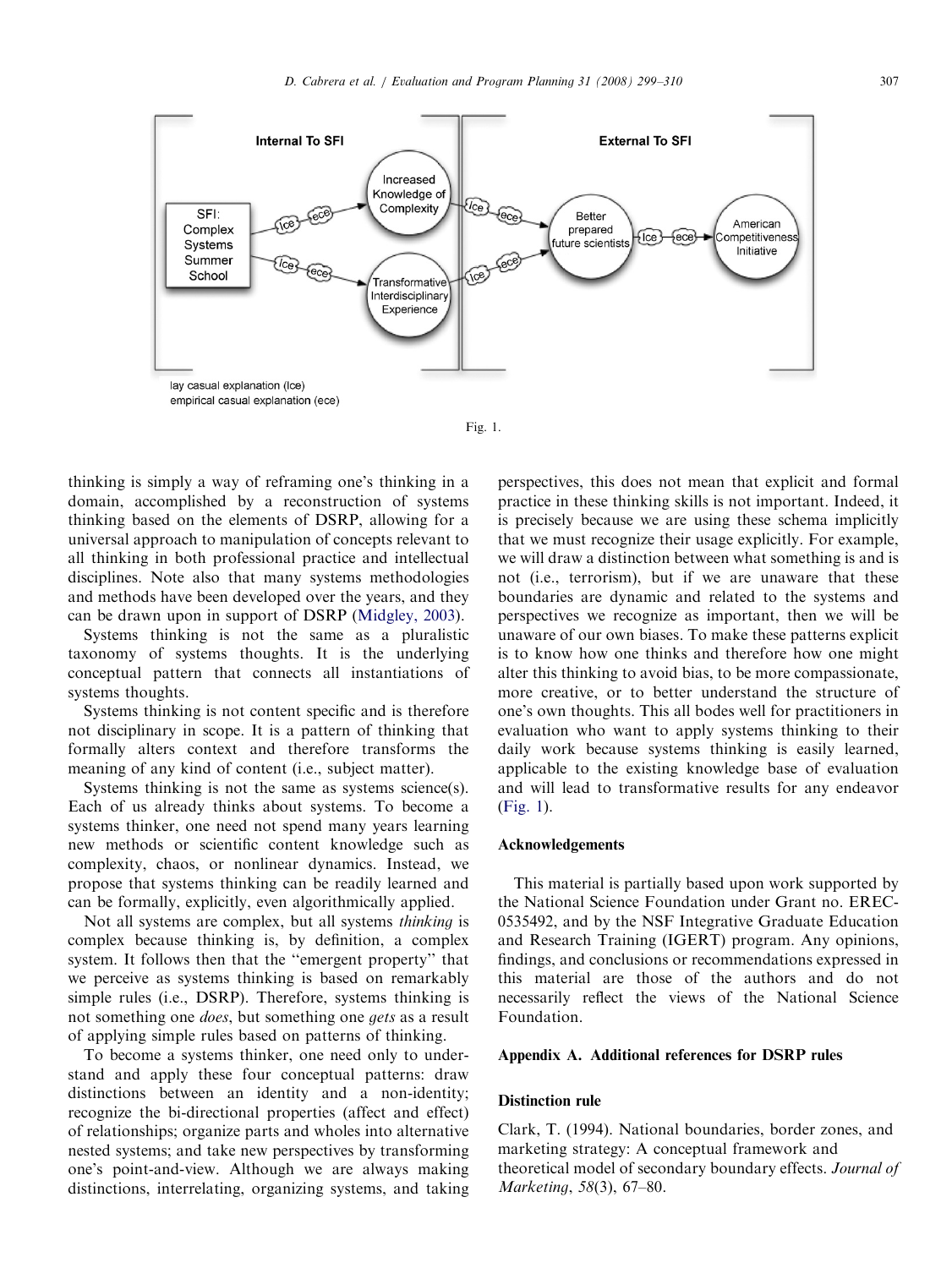Cook, T. D., & Campbell, D. T. (1979). Quasi-

experimentation: Design & analysis issues for field settings. Boston: Houghton Mifflin Company.

Coye, D. (1986). The Sneakers/tennis shoes boundary. American Speech, 61(4), 366–369.

Davies, C. (1982). Sexual taboos and social boundaries. American Journal of Sociology, 87(5), 1032–1063.

Dorfman, D. D. (1967). Recognition of taboo words as a function of a priori probability. Journal of Personality and Social Psychology, 7(1), 1–10.

Durand, R., & Calori, R. (2006). Sameness, otherness? Enriching organizational change theories with philosophical considerations on the same and the other. Academy of Management Review, 31(1), 93–114.

Edwards, A. W. F. (2004). Cogwheels of the mind: The story of Venn diagrams. Baltimore, MD: The Johns Hopkins University Press.

Francois, C. (2004). Distinction; distinction (primary); distinctions (cinematics of). In C. François (Ed.),

International encyclopedia of systems and cybernetics (2nd ed.) (Vol. 1, pp. 176–177). München: K.G. Saur.

Gillette, J. M. (1925). Boundary lines of social phenomena. The American Journal of Sociology, 30(5), 585–593.

Glanville, R. (1990). The self and the other: The purpose of distinction. In R. Trappl (Ed.), Cybernetics and systems '90. Singapore: World Scientific.

Grossberg, S. (1997). Cortical dynamics of threedimensional figure-ground perception of two-dimensional pictures. Psychological Review, 104(3), 618–658.

Hardin, G. (1968). The tragedy of the commons. Science, 162(3859), 1243–1248.

Herbst, D. P. (1995). What happens when we make a distinction: An elementary introduction to a co-genetic

logic. In T. A. Kindermann, J. Valsiner (Eds.),

Development of person–content relations (pp. 67–79).

Hillsdale, NJ: Lawrence Erlbaum Associates.

Heylighen, F. (1989). Causality as distinction

conservation—A theory of predictability, reversibility, and time order. Cybernetics and Systems, 20(5), 361–384.

Langer, E. J., Bashner, R. S., & Chanowitz, B. (1985).

Decreasing prejudice by increasing discrimination. Journal

of Personality and Social Psychology, 49(1), 113–120. Leudar, I., Marsland, V., & Nekvapil, J. (2004). On membership categorization: 'us', 'them' and 'doing violence' in political discourse. Discourse & Society,  $15(2-3)$ , 243-266.

McWhorter, J. (2001). The power of Babel: A natural history of language. New York: Henry Holt.

Newman, R. S., & Jusczyk, P. W. (1996). The cocktail party effect in infants. Perception & Psychophysics, 58(8), 1145–1156.

Perdue, C. W., Gurtman, M. B., Dovidio, J. F., & Tyler, R. B. (1990). Us and them—Social categorization and the process of Intergroup Bias. Journal of Personality and Social Psychology, 59(3), 475–486.

Rubin, E. (1921). Visuell wahrgenommene figuren. Cogenhagen: Glydendalske.

Spencer Brown, G. (1969). Laws of form. London: George Allen & Unwin Ltd.

Tajfel, H., & Wilkes, A. L. (1963). Classification and quantitative judgment. British Journal of Psychology, 54, 101–114.

Ulrich, W. (1983). Critical heuristics of social planning: A new approach to practical philosophy. Haupt, Berne.

# System rule

Ackoff, R. L. (1971). Towards a system of systems concepts. Management Science, 17(11), 661–671. Anderson, J. R. (1991). The adaptive nature of human categorization. Psychological Review, 98(3), 409–429. Bertalanffy, L. v. (1972). The history and status of general systems theory. In G. J. Klir, (Ed.), Trends in general systems theory (pp. 407–426). New York: Wiley-Interscience.

Davidz, H. L., Nightingale, D. J., & Rhodes, D. H. (2004, September, 2004). Enablers, barriers, and precursors to systems thinking development: The urgent need for more information. Paper presented at the international conference on systems engineering/INCOSE, Las Vegas, NV.

Lewin, K., Adams, D. K., & Zener, K. E. (1935). A dynamic theory of personality (1st ed.). New York, London: McGraw-Hill Book Company, Inc.

Tversky, A., & Kahneman, D. (1981). The framing of decisions and the psychology of choice. Science, 211(4481), 453–458.

Tversky, B., & Hemenway, K. (1984). Objects, parts, and categories. Journal of Experimental Psychology-General, 113(2), 169–197.

Wertheimer, M. (1923). Laws of organization in perceptual forms (English translation, 1938). In W.D. Ellis (Ed.), A source book of gestalt psychology. New York: Harcourt Brace.

# Relationship rule

Cook, T. D., & Campbell, D. T. (1979). Quasiexperimentation: Design & analysis issues for field settings. Boston: Houghton Mifflin Company.

Gopnik, A., Glymour, C., Sobel, D., Schulz, L., Kushnir, T., & Danks, D. (2004). A theory of causal learning in children: Causal maps and Bayes nets. Psychological Review, 111(1), 1–31.

Grotzer, T. A. (2005). Transferring structural knowledge about the nature of causality to isomorphic and nonisomorphic topics. Paper presented at the conference name|. Retrieved access date|. from URL|.

Pearl, J. (2000). Causality: Models, reasoning, and inference. Cambridge: Cambridge University Press. Piaget, J. (1974). Understanding causality (D. Miles & M. Miles, Trans.). New York: The Norton Library. Schulz, L., & Gopnik, A. (2004). Causal learning across domains. Developmental Psychology, 40(2), 162–176.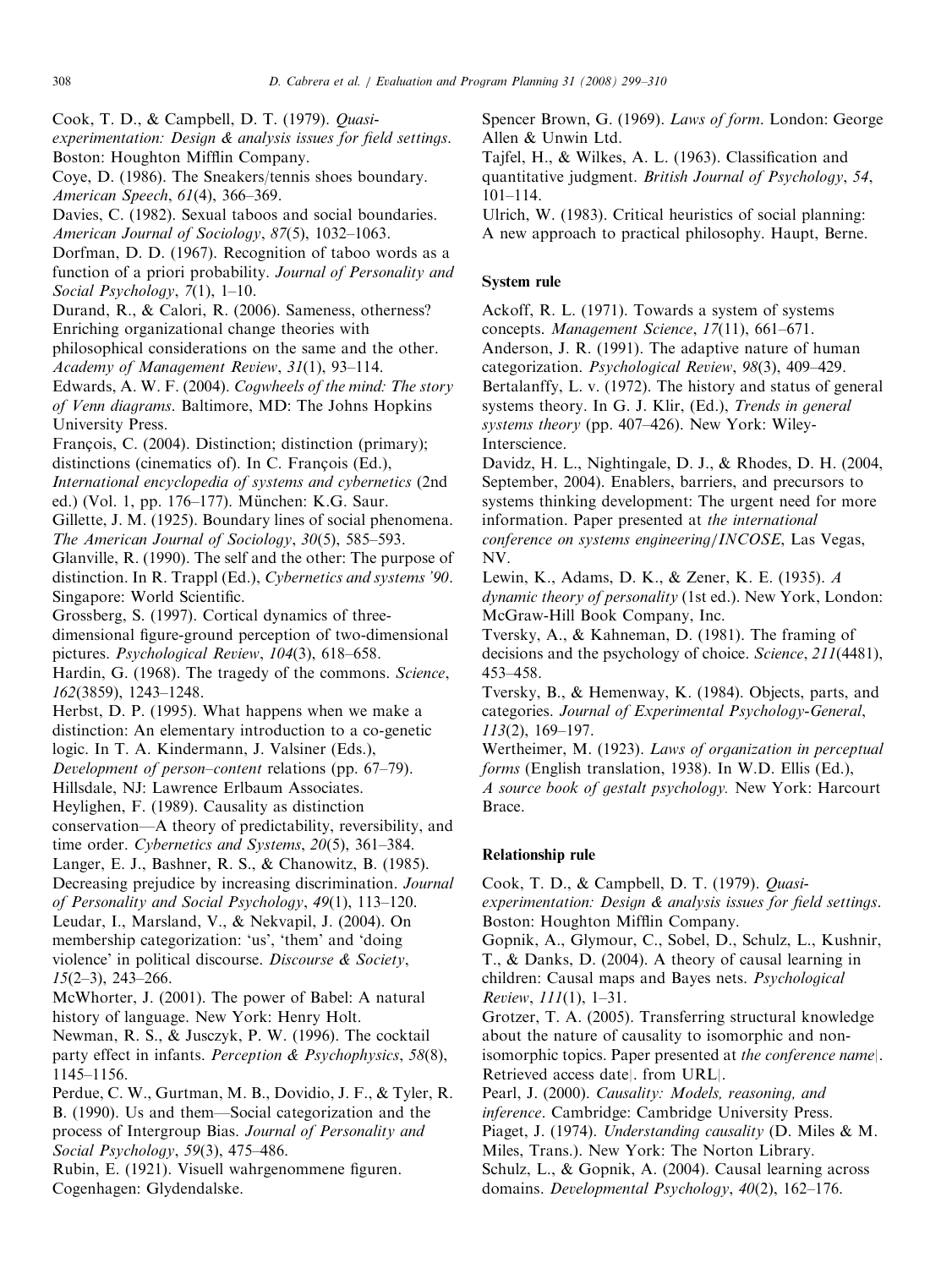### <span id="page-10-0"></span>Perspective rule

- Batson, C. D., Early, S., & Salvarani, G. (1997).
- Perspective taking: Imagining how another feels versus imagining how you would feel. Personality and Social Psychology Bulletin, 23(7), 751–758.

Churchman, C. W. (1968). The systems approach. New York: Dell.

- Churchman, C. W. (1979). The systems approach and its enemies. New York: Basic Books.
- Davis, M. H., Conklin, L., Smith, A., & Luce, C. (1996). Effect of perspective taking on the cognitive representation of persons: A merging of self and other. Journal of

Personality and Social Psychology, 70(4), 713–726.

Davis, M. H., Soderlund, T., Cole, J., Gadol, E., Kute, M., Myers, M., et al. (2004). Cognitions associated with attempts to empathize: How do we imagine the perspective of another? Personality and Social Psychology Bulletin, 30(12), 1625–1635.

Duncker, K. (1929). Uber induzierte bewegung.

Psychologishe forschung 12: 180–259. Condensed

translation published as induced motion. In W. D. Ellis

(Ed.), A sourcebook of gestalt psychology (1938 ed., pp. 161–172). New York: Harcourt Brace.

Galinsky, A. D., & Moskowitz, G. B. (2000). Perspectivetaking: Decreasing stereotype expression, stereotype accessibility, and in-group favoritism. Journal of Personality and Social Psychology, 78(4), 708–724.

Marvin, R. S., Greenberg, M. T., & Mossler, D. G. (1976). The early development of conceptual perspective taking: Distinguishing among multiple perspectives. Child Development, 47(2), 511–514.

Neale, M. A., & Bazerman, M. H. (1983). The role of perspective-taking ability in negotiating under different forms of arbitration. Industrial and Labor Relations Review, 36(3), 378–388.

Parker, S. K., & Axtell, C. M. (2001). Seeing another viewpoint: Antecedents and outcomes of employee perspective taking. Academy of Management Journal, 44(6), 1085–1100.

Piaget, J. (1974). Understanding causality (D. Miles & M. Miles, Trans.). New York: The Norton Library.

Premack, D., & Woodruff, G. (1978). Does the chimpanzee have a theory of mind? The Behavioral and Brain Sciences, 4, 515–526.

Schober, M. F. (1993). Spatial perspective-taking in

conversation. Cognition, 47(1), 1–24.

Whitehead, A. N. (1967). Adventures of ideas. New York: Free Press.

### References

- Baer, J., & Kaufman, J. C. (2006). Creativity research in English-speaking countries. In J. C. Kaufman, & R. J. Sternberg (Eds.), The international handbook of creativity (pp. 10–38). Cambridge, NY: Cambridge University Press.
- Bateson, G. (1970). Form, substance, and difference. General Semantics Bulletin. Reprinted in Steps to an Ecology of Mind, Vol. 37.
- Bawden, R. J. (2006). A systemic evaluation of an agricultural development: A focus on the worldview challenge. In B. Williams, & I. Imam (Eds.), Systems concepts in evaluation: An expert anthology (pp. 35–46). Point Reyes, CA: Edge Press.
- Cabrera, D. (2006). Systems thinking. Thesis, Cornell University, Ithaca, NY.
- Checkland, P. (1981). Systems thinking, systems practice. Chichester: Wiley.
- Davis-Blake, A., & Pfeffer, J. (1989). Just a mirage: The search for dispositional effects in organizational research. Academy of Management Review, 14(3), 385–400.
- Eoyang, G. H., & Berkas, T. H. (1998). Evaluation in a complex adaptive system. In M. Lissack, & H. Gunz (Eds.), Managing complexity in organizations. Westport, CT: Quorum Books.
- Feynman, R. (2006). The Feynman lectures on physics [UNABRIDGED]. Audio CD. Basic Books.
- Francois, C. (2004). International encyclopedia of systems and cybernetics (2nd ed.). Mnchen: K.G. Saur.
- Fuenmayor, R. L. (1991). The roots of reductionism: A counterontoepistemology for a systems approach. Systems Practice, 4(5), 419–448.
- General Systems Studies, I. I. for, Schwarz, E., & Durant, W. (2001). Some streams of systemic thought. (This is a copy of the 2001 draft update.)
- Granovetter, M. (1985). Economic action and social structure: The problem of embeddedness. American Journal of Sociology, 91, 481–510.
- Gregory, W. J. (1992). Critical systems thinking and pluralism: A new constellation. Thesis, City University, London.
- Gregory, W. J. (1996). Discordant pluralism: A new strategy for critical systems thinking? Systems Practice, 9(6), 605–625.
- Gregory, A. J., & Jackson, M. C. (1992a). Evaluating organizations— A systems and contingency approach. Systems Practice, 5(1), 37–60.
- Gregory, A. J., & Jackson, M. C. (1992b). Evaluation methodologies— A system for use. Journal of the Operational Research Society, 43(1), 19–28.
- Hammond, D. (2003). The science of synthesis: Exploring the social implications of general systems theory. Boulder, CO: University Press of Colorado.
- Imam, I., LaGoy, A., & Williams, B. (2006). Introduction. In B. Williams, & I. Imam (Eds.), Systems concepts in evaluation: An expert anthology (pp. 3–10). Point Reyes, CA: Edge Press.
- Jackson, M. C. (1991). Systems methodology for the management sciences. New York: Plenum Press.
- Jackson, M. C. (2000). Systems approaches to management. New York: Kluwer, Plenum Press.
- Korzybski, A. (1933). A non-Aristotelian system and its necessity for rigour in mathematics and physics. Science and Sanity, 1, 747–761.
- Laurence, S., & Margolis, E. (1999). Concepts and cognitive science. In E. Margolis, & S. Laurence (Eds.), Concepts: Core readings. Cambridge, MA: The MIT Press.

Midgley, G. (1996). Evaluation and change in service systems for people with disabilities: A critical systems perspective. *Evaluation*, 2(1), 67–84.

- Midgley, G. (2000). Systemic intervention: Philosophy, methodology, and practice. New York: Kluwer Academic Publishers.
- Midgley, G. (Ed.). (2003). Systems thinking. London: Sage Publications.
- Midgley, G. (2006). Systems thinking for evaluation. In G. Midgley, & I. Imam (Eds.), Systems concepts in evaluation: An expert anthology (pp. 11–34). Point Reyes, CA: Edge Press.
- Mingers, J. (2006). Realising systems thinking: Knowledge and action in management science. New York: Springer.
- President and CEO (2006, March 13, 2006). The chronicle of higher education, from  $\langle$  [http://chronicle.com/jobs/id.php?id=0000449443-](http://chronicle.com/jobs/id.php?id=0000449443-01&pg=s&cc=)  $01\&pg=s\&cc=\Sigma$  $01\&pg=s\&cc=\Sigma$ .
- Ridgeway, C. L., & Correll, S. J. (2004). Unpacking the gender system— A theoretical perspective on gender beliefs and social relations. Gender & Society, 18(4), 510–531.
- Senge, P. (1990). The fifth discipline: The art and practice of the learning organization. London: Random House.